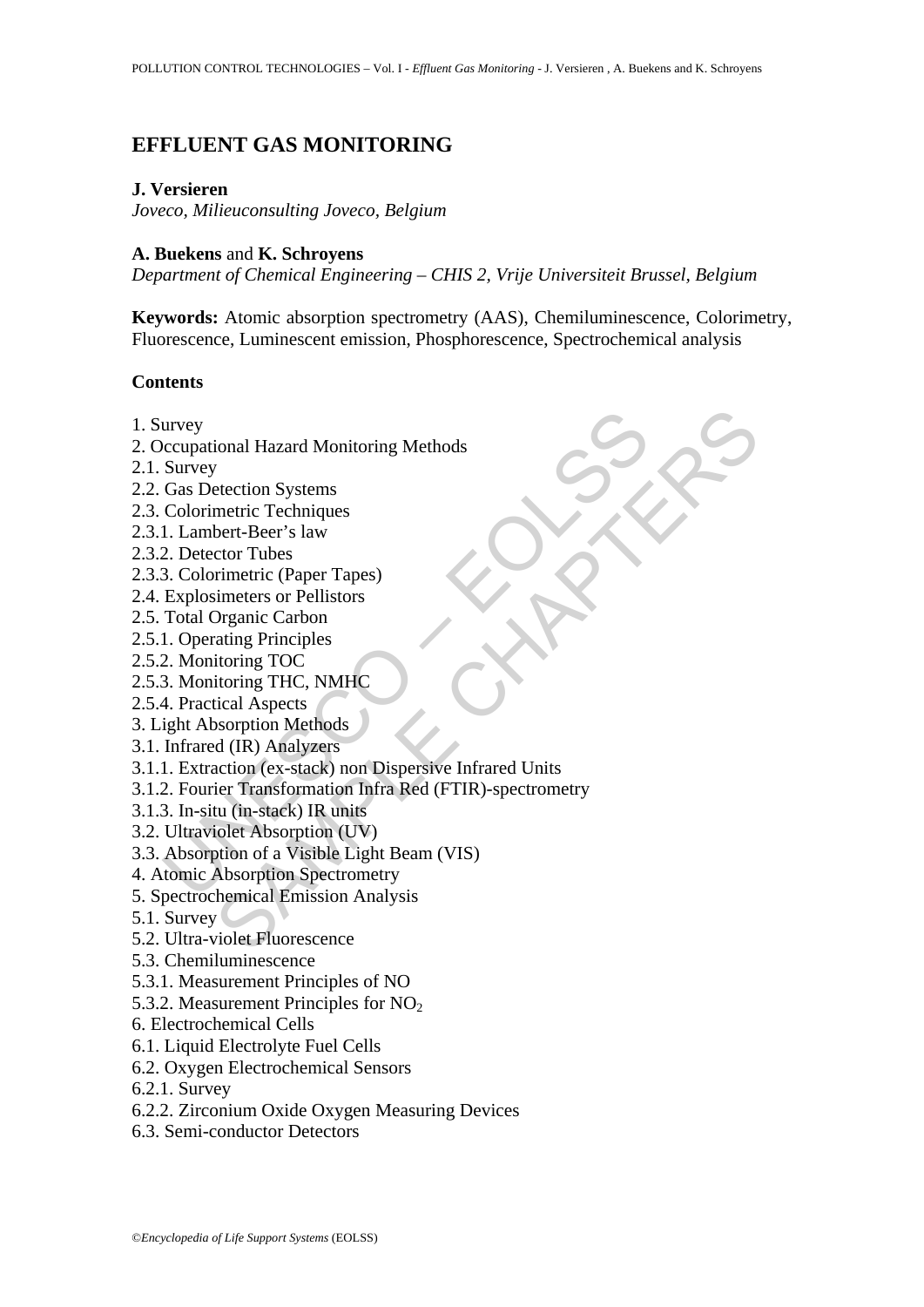7. Paramagnetic Instruments 8. Conclusions Glossary Bibliography Biographical Sketches

#### **Summary**

Effluent gases are continuously monitored using electro-optical monitors, yielding almost real time concentrations, with delays related only with the transfer to the sensor and analysis proper. Accuracy depends on frequent calibration and absence of disturbing interferences.

Numerous inorganic and organic compounds can be identified and measured using infrared (or other) spectrophotometric methods combining adequate selectivity with high sensitivity. In spectrochemical analysis the intensity is measured of electromagnetic radiation emitted or absorbed (A.A.S.) at a specific wavelength, after initial excitation of the analyte by an external source of energy.

Ultra-violet light Fluorescence is used to measure  $SO_2$ . Chemiluminescence analyzers are commonly used for nitrogen oxides  $(NO, NO<sub>2</sub>)$  and the zirconia detector is the most frequently utilized electrochemical sensor, measuring oxygen in gases.

## **1. Survey**

Effluent gas monitoring is important to ascertain compliance with emission codes, detect deviations from optimal operating conditions and defects of air pollution control equipment.

merous inorganic and organic compounds can be identified an<br>
ared (or other) spectrophotometric methods combining adequa<br>
1 sensitivity. In spectrochemical analysis the intensity<br>
tromagnetic radiation emitted or absorbed inorganic and organic compounds can be identified and measured u<br>
intruity. In spectrophotometric methods combining adequate selectivity<br>
intruity. In spectrochemical analysis the intensity is measured<br>
interic radiation Gas chromatographic separation (see Emission *Sampling and Analysis*) allows analyzing air and flue gases with a periodicity, dictated basically by the duration of the partition process on the chromatographic column. Trace contaminants can also be monitored provided the detector is sufficiently sensitive to allow direct detection. If not, preliminary enrichment on absorption tubes is required. Mass spectrometers allow virtually continuous monitoring of a wide range of ion masses, including those typical for flue gas compounds.

The use of continuous electro-optical monitors yields almost real time concentrations with delays only related with the transfer to the sensor and analysis proper. Accuracy depends on frequent calibration and the absence of disturbing interferences. Other compounds, present at extremely low concentrations, need prior enrichment to enhance the original concentrations to levels well above detection limits, before an analysis can be performed successfully.

Therefore automatic sampling systems have been developed, tested, and calibrated to collect pollutants or hazardous substances, gathering samples over a certain time period for eventual analysis at off-site or on-site laboratories. Analysis yields concentrations, averaged over the sampling period.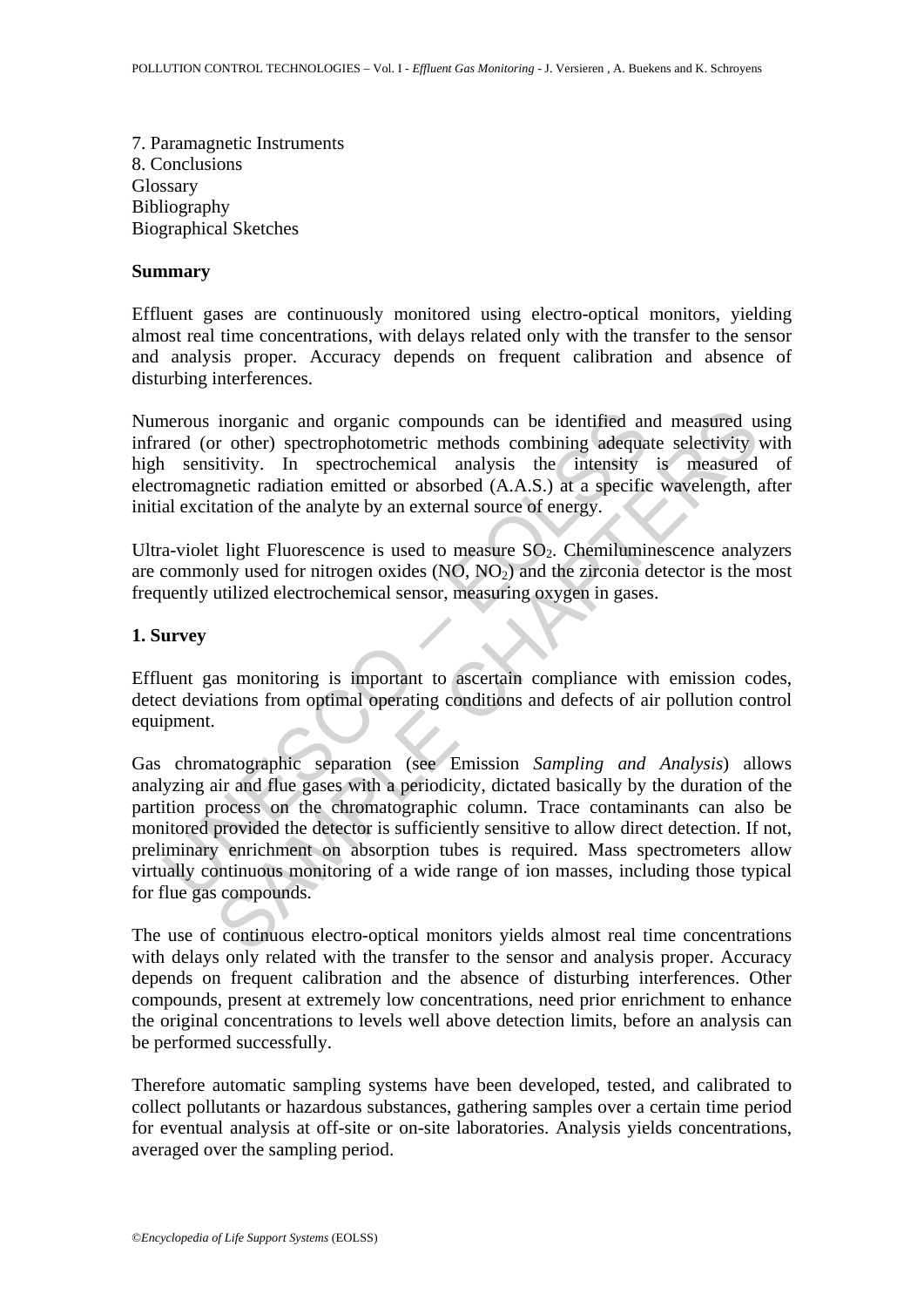The following table gives an overview of the most common techniques used for the control of gaseous substances:

| Analytical technique                                                                                                                                                                                                                                                                                                                                          | Examples of compounds to be measured                                                |
|---------------------------------------------------------------------------------------------------------------------------------------------------------------------------------------------------------------------------------------------------------------------------------------------------------------------------------------------------------------|-------------------------------------------------------------------------------------|
| Infra Red (IR) absorption                                                                                                                                                                                                                                                                                                                                     | Inorganic gases and vapors, e.g. $CO$ , $CO2$ , $SO2$ ,                             |
|                                                                                                                                                                                                                                                                                                                                                               | NO, NH <sub>3</sub> , H <sub>2</sub> O Numerous organic substances                  |
|                                                                                                                                                                                                                                                                                                                                                               | such as methane, olefins, aromatics, chloroform                                     |
|                                                                                                                                                                                                                                                                                                                                                               |                                                                                     |
| Ultraviolet (UV) absorption                                                                                                                                                                                                                                                                                                                                   | $\frac{\text{SO}_2, \text{NO}, \text{NO}_2, \text{Cl}_2}{\text{NO}_2, \text{Cl}_2}$ |
| Absorption of a visible light beam                                                                                                                                                                                                                                                                                                                            |                                                                                     |
| (VIS)                                                                                                                                                                                                                                                                                                                                                         |                                                                                     |
| Ultraviolet (UV) Fluorescence                                                                                                                                                                                                                                                                                                                                 | SO <sub>2</sub>                                                                     |
| Chemoluminescence                                                                                                                                                                                                                                                                                                                                             | NO, NO <sub>2</sub> , O <sub>3</sub>                                                |
| Thermal conductivity detection                                                                                                                                                                                                                                                                                                                                | $CO2$ , NH <sub>3</sub> , H <sub>2</sub> , methane, organic substances              |
| (TCD)                                                                                                                                                                                                                                                                                                                                                         |                                                                                     |
| Flame Ionization Detection (FID)                                                                                                                                                                                                                                                                                                                              | Total Organic Compounds (TOC)Individual                                             |
|                                                                                                                                                                                                                                                                                                                                                               | organic substances, after GLC-separation                                            |
| Electrochemical cells                                                                                                                                                                                                                                                                                                                                         | $O_2$ , CO, SO <sub>2</sub> , NO, NO <sub>2</sub>                                   |
| Zirconium oxide sensors                                                                                                                                                                                                                                                                                                                                       | O <sub>2</sub>                                                                      |
| Paramagnetism                                                                                                                                                                                                                                                                                                                                                 | O <sub>2</sub>                                                                      |
| <b>Total Organic Carbon</b>                                                                                                                                                                                                                                                                                                                                   | All combustible organic compounds                                                   |
| Explosimeter                                                                                                                                                                                                                                                                                                                                                  | All combustible organic compounds                                                   |
| Table 1: Analytical techniques and examples of compounds measured<br>In another approach, monitors and detectors are required for assessing safety aspects as<br>well as detecting inappropriate occupational conditions, ensuring that the workforce<br>cannot be exposed to toxic gases, vapors, or aerosols, explosive, or oxygen deficient<br>conditions. |                                                                                     |
| Testing is often based on absorption tubes, supplied by companies such as Draeger,<br>Auer and 3M.                                                                                                                                                                                                                                                            |                                                                                     |
| 2. Occupational Hazard Monitoring Methods                                                                                                                                                                                                                                                                                                                     |                                                                                     |
| 2.1. Survey                                                                                                                                                                                                                                                                                                                                                   |                                                                                     |
| Safety managers in industrial plants are required to carry out a formal safety assessment<br>of all potential hazarde, identify ricks to personnal and ensure that suitable safety                                                                                                                                                                            |                                                                                     |

## **2. Occupational Hazard Monitoring Methods**

## **2.1. Survey**

Safety managers in industrial plants are required to carry out a formal safety assessment of all potential hazards, identify risks to personnel and ensure that suitable safety equipment and working procedures are in place to minimize those risks. Already at relatively low concentrations certain poisonous gases, generally invisible and often odorless, can prove fatal to personnel whereas flammable gases may cause explosion and fire, leading to extensive damage.

Certain gases readily combust if a mixture of the gas with air comes into contact with a source of ignition. This ignition source could be a flame, a spark or a heated surface. The Lower Explosive Limit (LEL) is the lowest concentration of flammable gas in air that will burn. For most flammable gases, this level is less than 5 % by volume of their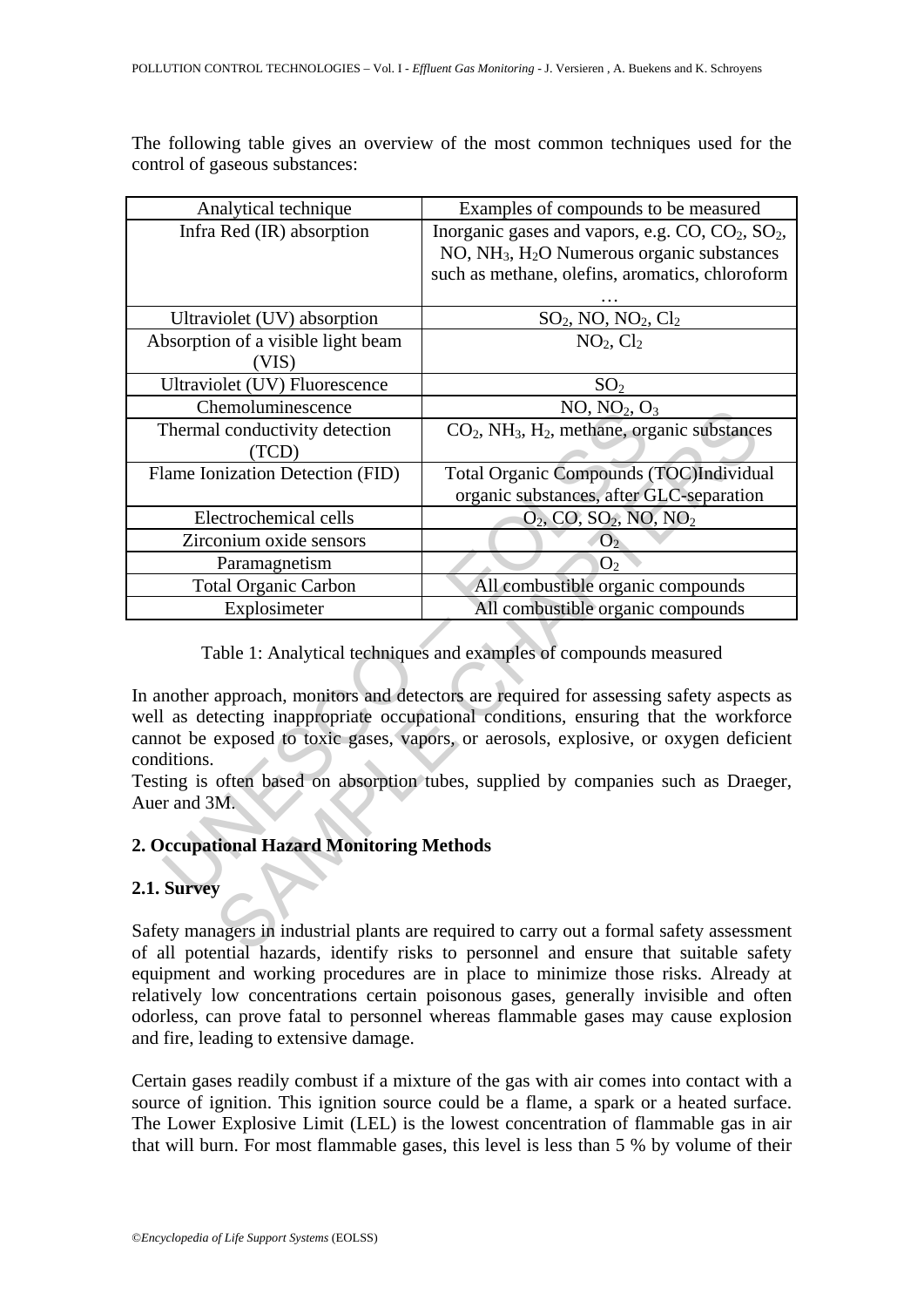mixture with air. Flammable gas detectors measure the concentration of a flammable gas from 0-100 % of its LEL.

It is therefore crucial to have advanced warning of the presence of explosive gas mixtures. In the oil and gas industries, and anywhere where petroleum fuels are used or stored, there is a high risk of flammable hydrocarbons being present in the atmosphere. An EU directive places a requirement on users and installers to complete a risk assessment on their plant in which they identify the nature of the flammable materials present, the scale of any possible explosion, the probability of ignition and the training and marking requirements so that all personnel are aware of the hazard. All of these points need to be recorded in an explosion protection document and the use of the standard EN 50073 will be helpful in declaring that an appropriate approach has been taken with this risk assessment.

by gases have detrimental physiological effects even at low levels<br>tizziness, unconsciousness and in extrape casses death. Toxic<br>sizziness, suconsciousness and in extreme casses death. Toxic<br>surred in parts per million (pp also detrimental physiological effects even at low levels. Depending on<br>the gas and the level and time of exposure, effects vary from a mild head<br>ass, unconsciousness and in extreme cases death. Toxic gases are ust<br>n parts Many gases have detrimental physiological effects even at low levels. Depending on the nature of the gas and the level and time of exposure, effects vary from a mild headache, to dizziness, unconsciousness and in extreme cases death. Toxic gases are usually measured in parts per million (ppm). In industrial environments, the most common toxic gas is carbon monoxide, and hydrogen sulfide, characterized by its rotten eggs smell at low concentrations.

Maximum Exposure Levels (MELs) are for the more dangerous substances. Exposure in these cases should be as low as possible and certainly never above the MEL. Occupational Exposure Standards (OESs) are for less dangerous materials where a safe exposure level can be set in which workers can work day after day.

## **2.2. Gas Detection Systems**

An important aspect of this re-assessment must be an evaluation of the existing gas detection systems, which form a first line of defense against gas hazards.

A fixed gas detection system, linked to remote detectors in hazardous areas of the plant, allows safety officers to monitor gas concentrations from a single control point. Programmable alarm levels and emergency safety procedures, such as plant evacuation or shutdown, and sprinkler systems, can be triggered automatically by microprocessor controlled command and control centers.

In broad terms, equipment, which is already certificated to comply with the latest CENELEC standards on explosion protection, will be able to be made compliant with the EU directive.

As well as the obvious hazards of flammable gas concentrations leading to explosions and toxic gas build-ups leading to poisoning, there is an equal or greater hazard in industry from the depletion of oxygen within confined spaces.

Infrared detectors operate in inert atmospheres suitable for use in confined spaces where oxygen depletion might limit the effectiveness of an explosimeter (pellistor) detector and are immune to poisoning effects. Infrared detectors have a fail-safe design. If the detector becomes obscured or fails, no infrared radiation is recorded and alarm signals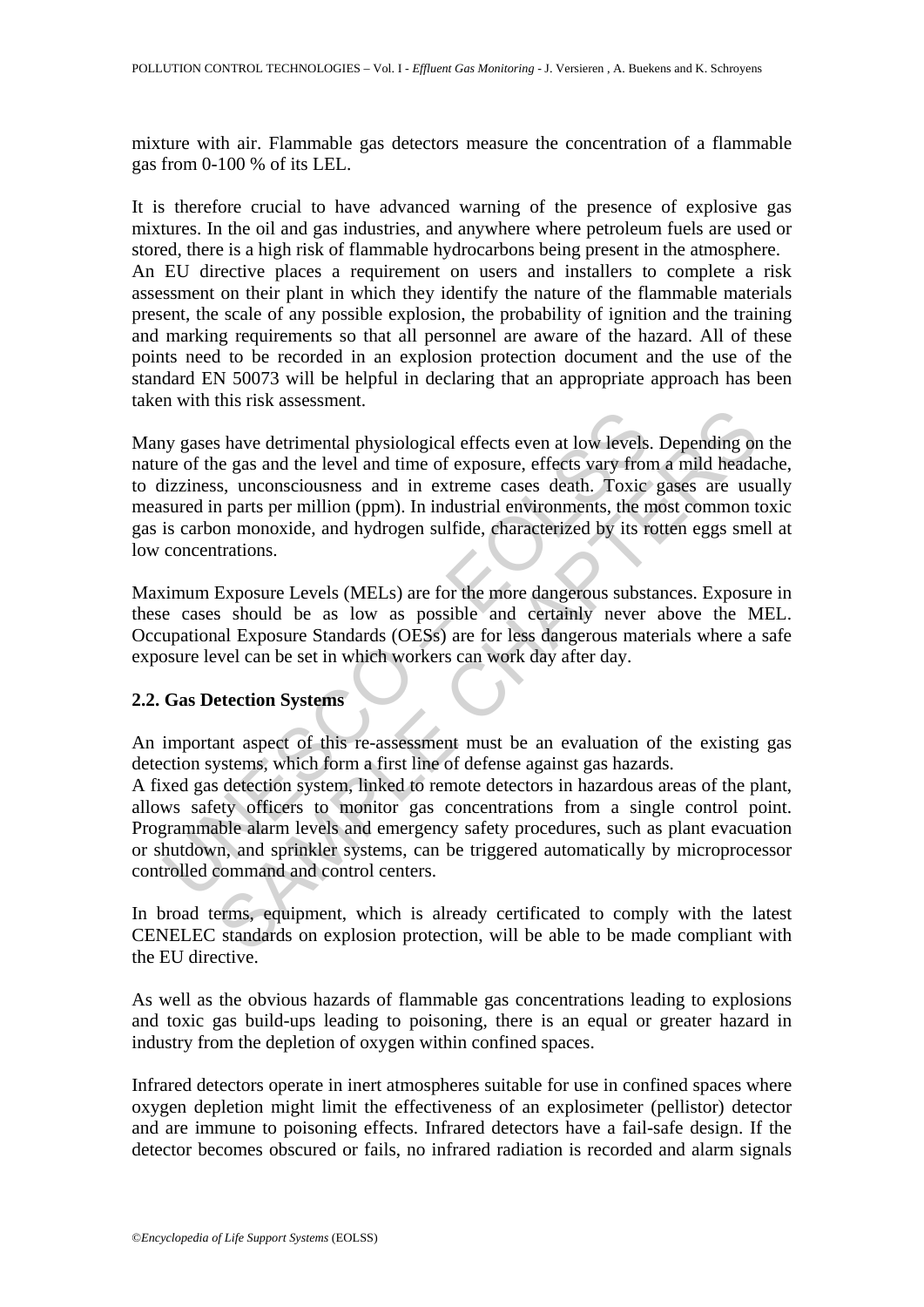are activated. Infrared detectors are available in either a fixed-point format, in which gas diffuses into the detector, or open-path format, in which distances of tens or even hundreds of meters separate source and detector. In this way, a line-of-sight beam is formed and a gas cloud passing through the beam will be detected.

Oxygen detectors used in industrial safety applications typically utilize an electrochemical sensor, which contains a lead wool material in contact with electrodes and electrolyte. When oxygen is allowed to diffuse into this material the electrochemical reaction causes a current to flow. Such sensors are very reliable, but once all of the lead has been consumed the sensor needs to be replaced.

Any gas that can be oxidized or reduced electrochemically can be detected by means of a fuel cell-based electrochemical sensor. Fuel cells are electric batteries that consume gas from outside rather than solid or liquid materials within. Electrochemical sensors are miniaturized fuel cells that react to low concentrations of gas to produce a current that is linearly proportional to the gas concentration.

Galvanic electrochemical sensors may detect other gases. In these sensors, electrodes or electrolyte within the fuel cell are used up in the electrochemical reaction. The life span of these sensors is therefore governed by the amount of gas that they absorb.

from outside rather than solid or liquid materials within. Elect<br>miniaturized fuel cells that react to low concentrations of gas to<br>is linearly proportional to the gas concentration.<br>vanic electrochemical sensors may detec utiside rather than solid or liquid materials within. Electrochemical sentinged fuel cells that react to low concentrations of gas to produce a currized fuel cells that react to low concentrations of gas to produce a curri Solid-state sensors that use heated semiconductor materials are also available, e.g. the Sulphistor, a hybrid device, most useful for hot environments (temperature exceeding 45° C) or where there is a continuous high background of hydrogen sulfide. Under such conditions electrochemical sensors may be unsuitable.

Guidance can also be obtained from the Health and Safety executives' publications, such as the Control of Substances Hazardous to Health Regulations (COSHH), the Confined Space Working Regulations, Occupational Exposure Standards (EH40) and general guidance - from the Health and Safety at Work Regulations.

A comprehensive description on choosing the correct gas measurement system for an application can be found in part 4 of the European standard norm EN 45544-41.

## **2.3. Colorimetric Techniques**

## **2.3.1. Lambert-Beer's law**

**Colorimetric Analytical Techniques** are a range of analysis methods based on a measurement of the wavelength and the intensity of electromagnetic radiation in the visible region of the spectrum and used extensively for identification and determination of concentrations of substances that absorb light, i.e. organic and inorganic colored compounds. The methods are quantitative and measures are based on **Lambert-Beer's law**, whereby Lambert's law relates the amount of light absorbed and the distance it travels through an absorbing medium and Beer's law relates light absorption and the concentration of the absorbing substance. The two laws are combined in the equation:

$$
\log I_0/I = k c d, \qquad (1)
$$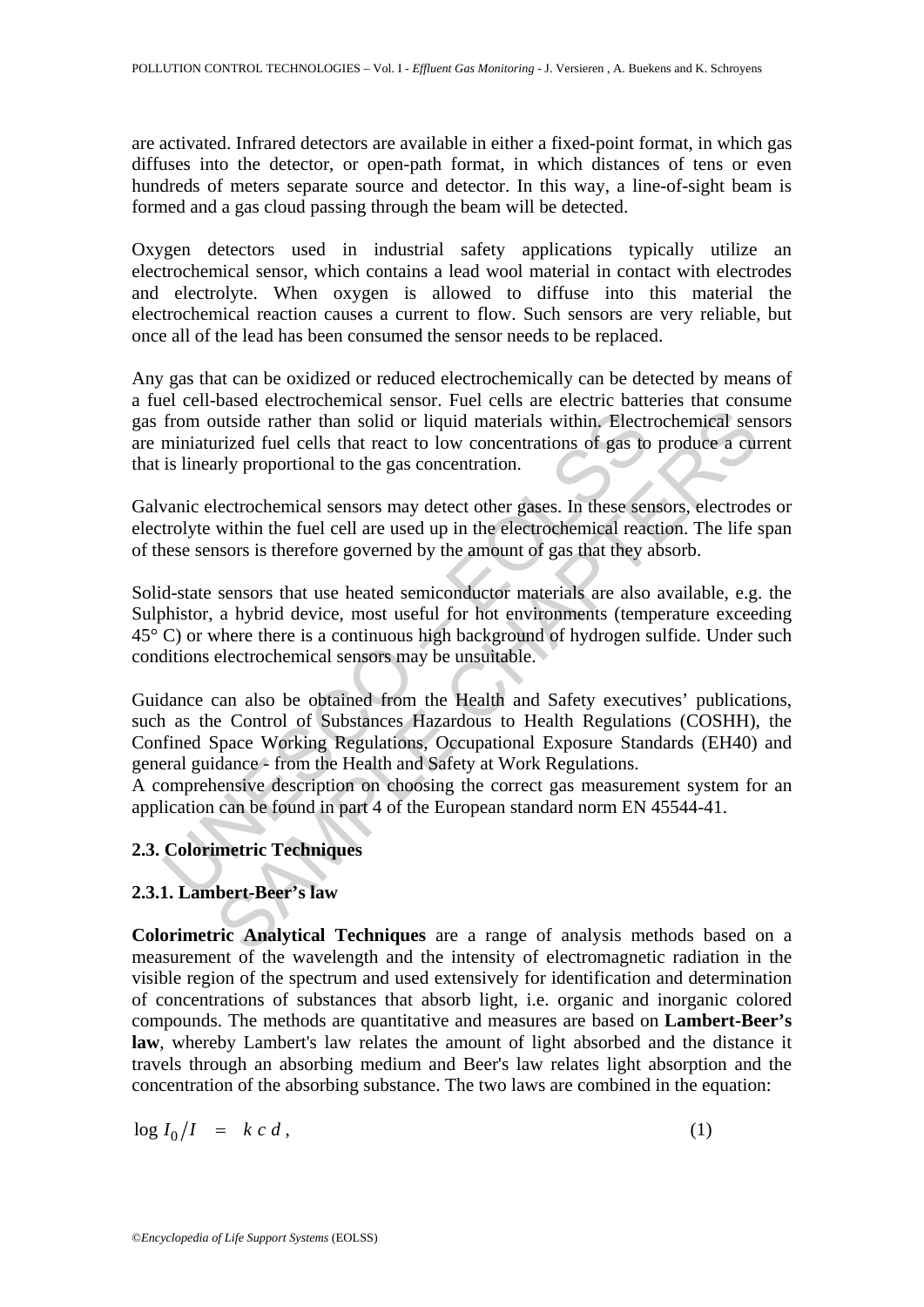where

 $I_0$  = intensity of the incident beam of light,

 $I =$  transmitted intensity,

 $c =$  the concentration of absorbing substance,

 $d =$  the distance through the absorbing solution, and

 $k = a$  constant, dependent upon the absorbing substance, the wavelength of light used, and the units used to specify *c* and *d*.

This expression is applied when comparing intensities of radiation transmitted through layers of different thickness of two solutions of the same absorbing substance, one with a known concentration, the other unknown. If the same incident intensity is used and the thickness of the two solutions is so adjusted that the transmitted intensities are equal, then the concentration of the unknown  $(c_2)$  can be expressed by the ratio of the thicknesses of the two solutions,  $d_1/d_2$ , times the known concentration (*c*<sub>1</sub>). If a photoelectric cell instead of the eye is used to compare intensities, the instrument is called a photoelectric colorimeter.

knesses of the two solutions,  $d_1/d_2$ , times the known concertioelectric cell instead of the eye is used to compare intensities.<br>Examplemently, frequently the entire visible spectrum (white lighter equently the complemen is of the two solutions,  $d_1/d_2$ , times the known concentration (c<sub>1</sub>).<br>
The cell instead of the eye is used to compare intensities, the instrument of the eye is used to compare intensities, the instrument of the expecte In colorimetry, frequently the entire visible spectrum (white light) is used, and consequently the complementary color of the one absorbed is observed as transmitted light. If monochromatic light or a narrow band of radiation is used, the instrument is called a *spectrophotometer*. It is also often employed in the ultraviolet and infrared regions. The spectrophotometer has largely replaced the *colorimeter*. Most chemical elements and a numerous compounds may be determined, frequently at concentrations smaller than one part in several hundred million parts of solution.

#### **2.3.2. Detector Tubes**

Detector Tubes make use of a chemical reaction between the target gas and a chemical, contained in a tube and dispersed over an inert adsorbent, e.g. silica gel. This reaction causes a characteristic color change, which is a measure of the concentration of the target gas.

A fixed volume of gas sample is aspired down the tube using a hand pump or sample pump and as it passes it reacts. Tubes may be used over a limited range of concentrations, by passing gas over them and using the supplied correction factor.

To monitor at widely different levels different tubes must be used. Detector tubes are available for a wide range of substances and gas concentrations. Some tubes contain multiple layers so that known interfering gases can be removed, before passing over the main test reagent. With this type it may be necessary to operate the pump a number of times in clean air, after the sample has been taken, to ensure none of the target gas is held up in the pre-cleaning layer.

Monitoring over an extended time period is also possible in order to produce an average exposure such as an 8 hr value for health and safety purposes.

Detector tubes are supplied as calibrated units that are sealed until use. They have a "use by" date, which should be at least 2 years from purchase.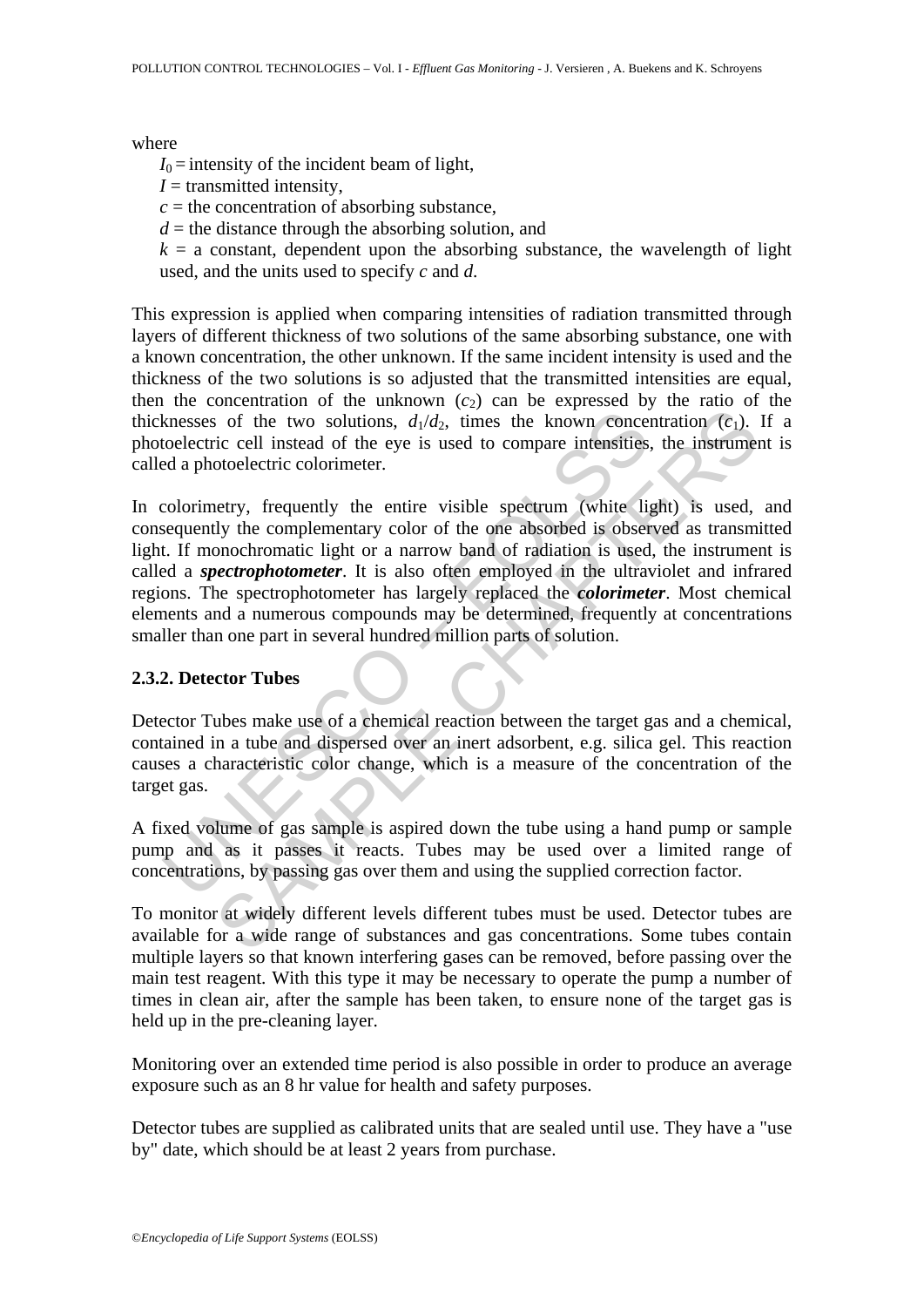Other gases present may cause false readings. Suitable information regarding this should be supplied with the tubes. Temperature and humidity will also affect the reading.

#### **2.3.3. Colorimetric (Paper Tapes)**

A paper tape is impregnated with a chemical that will react with the target gas to give a color change. The degree of color change is detected using an optical system and the effect compared to predetermined curves stored in the memory, allowing a concentration to be determined.

The flow rate of sample gas to the tape and the speed the tape moves past the optical detector are precisely controlled to maintain an accurate reading. The tape is held in a cassette and gradually unrolls past the detector. Typical cassettes may provide 2 to 4 weeks monitoring.

Since providing zero and sample gases may be very difficult for low ppm measurements the manufacturer provides stain cards, prepared from known gas concentrations during machine manufacture. These may be placed in the optical system as an original calibration.

## **2.4. Explosimeters or Pellistors**

A Pellistor detector consists of a matched pair of elements, one of which is an active catalytic detecting element and the other a compensating element. Each element consists of a coil of very fine platinum wire embedded in a bead of alumina.

ette and gradually unrolls past the detector. Typical cassettes n<br>
ks monitoring.<br>
ee providing zero and sample gases may be very difficult for low n<br>
manufacturer provides stain cards, prepared from known gas continual<br>
t Flammable gas contacting the catalytic surface of the detecting element is oxidized, causing a rise in temperature, which increases the resistance of the platinum coil. There is no such change in the compensating element. The output signal of the detector is based on the imbalance between the two resistances.

d gradually unrolls past the detector. Typical cassettes may provide 2<br>d gradually unrolls past the detector. Typical cassettes may provide 2<br>iding zero and sample gases may be very difficult for low ppm measurem<br>tcturer p Pellistor sensors give accurate readings under adverse environmental conditions, as any change in ambient temperature, humidity or pressure impacts equally on both elements. Pellistor sensors require the presence of oxygen in order to operate. However, they can be poisoned or inhibited by silicones, sulfides, chlorine, halogenated hydrocarbons and lead. The detectors require regular cleaning and calibration, increasing the costs of maintenance.

## **2.5. Total Organic Carbon**

## **2.5.1. Operating Principles**

The *total (amount of) organic carbon (TOC)* in off-gases can be measured using a FID detector, without prior gas chromatographic separation into individual compounds. The technique is only used as an off-line monitoring system.

A small stream of the gases to be monitored is led into a tiny flame, burning the organic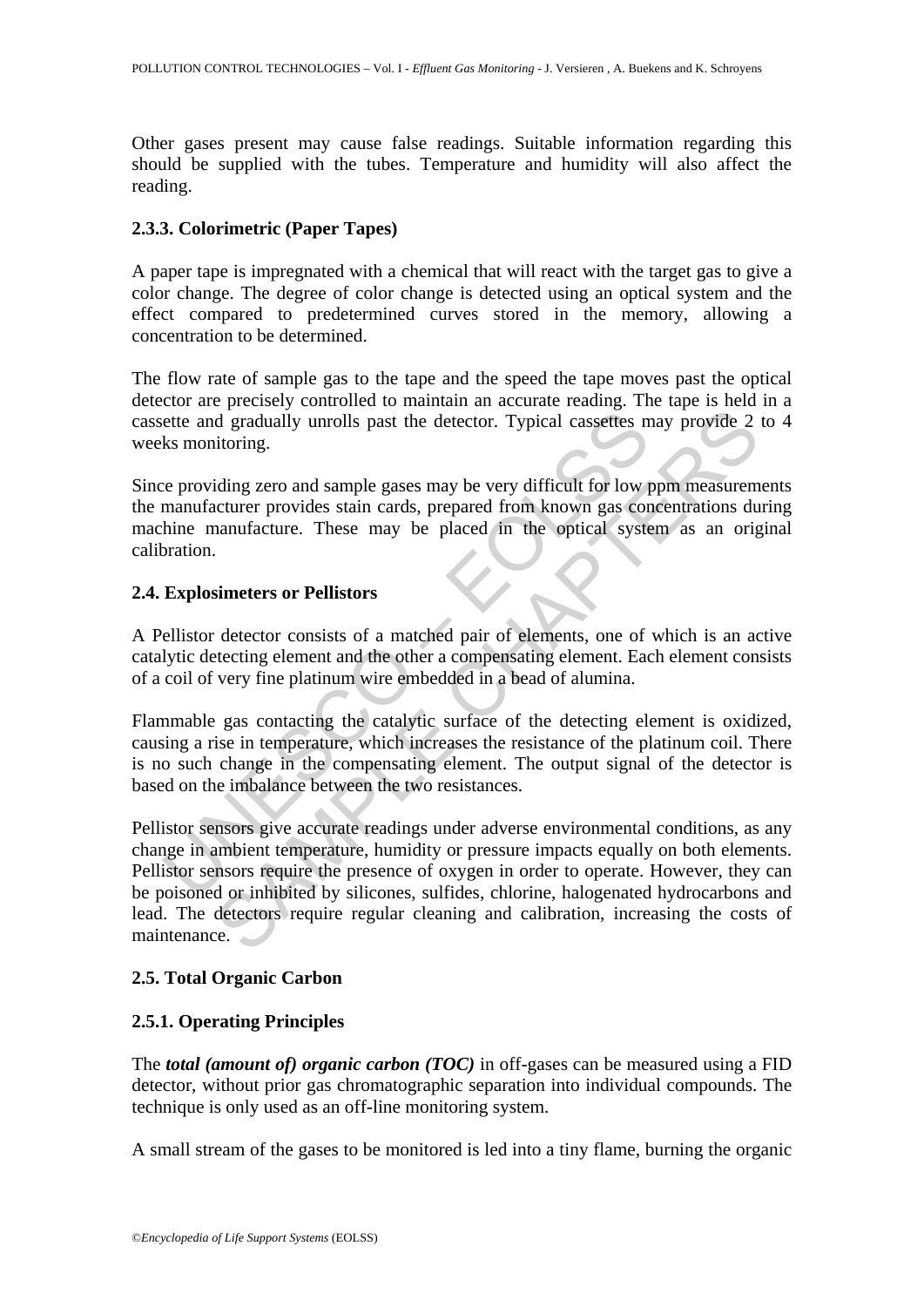compounds present. The flame is maintained with a steady flow of hydrogen, alone or mixed with helium, in a microburner, using oxygen as an oxidant. The required high purity, oil free gases are supplied from gas bottles or from a small, dedicated water electrolysis unit.

The FID-flame sits in between two electrodes, generating an electric field. Burning pure hydrogen in hydrocarbon free air and oxygen produces negligible numbers of carbon or other ions. However, as soon as organic molecules are introduced, the nature of the flame changes dramatically: combustion creates a large number of carbon-based ions. Such flames are easily detected since they supply additional electric conductivity (the same principle is applied in flame monitoring, to detect a potentially dangerous loss of ignition in furnaces or boilers).

In FID-detectors a polarizing high voltage is applied between two electrodes, one positioned around the burner jet and the other associated with the burner body. This produces an electrostatic field. Positive ions migrate to the grounded collector electrode, and negative ions migrate to the positively charged high voltage electrode. Ionization current, directly proportional to the hydrocarbon concentration in the flame is thus created between the electrodes; the electrometer amplifier can thus measure this concentration over many decades.

In order to prevent losses of high molecular weight compounds by their condensation or adsorption to the walls, the flame ionization detector is built into a heated oven. This also prevents the condensation of water vapor and ensures a highly reliable performance in the analysis of trace levels in air and other gases.

FID-detectors a polarizing high voltage is applied between two<br>ioned around the burner jet and the other associated with the<br>luces an electrostatic field. Positive ions migrate to the grounded<br>negative ions migrate to the tectors a polarizing high voltage is applied between two electrodes,<br>around the burner jet and the other associated with the burner body,<br>n electrotstatic field. Positive ions migrate to the grounded collector electro-<br>nec Calibration factors mainly depend upon the number of carbon-hydrogen (C-H) bonds present in the organics to be monitored. As a first approximation the FID-detector yields a similar response for all hydrocarbons with their concentration expressed in weight units, e.g. in µg Nm<sup>-3</sup>. As each organic compound has a different potential for creating carbon ions in the excited state, the sensitivity also depends upon the structure and composition of the substances. Compounds containing oxygen or heteroatoms have a somewhat lower response factor, of the same order of magnitude. For an accurate determination of specific compounds, however, calibration remains mandatory.

When using pure hydrogen as a fuel, the readout of some detectors can be influenced by variations in oxygen concentration. This effect also depends upon the nature of the organics to be detected.

Therefore it is better to use well-defined calibration gas mixtures. For measuring gases with a high concentration of oxygen, e.g. in solvent laden air, a calibration gas mixture containing a standard 21 % oxygen is recommended. Likewise, when measurements are performed in nitrogen, it is better to use calibration mixtures without oxygen.

Oxygen influences can also be minimized by selecting the right mixture of fuel and combustion air, or by using as a fuel a mixture of helium/hydrogen instead of pure hydrogen; the latter leads to higher detection limits because a larger volume of fuel (about five times more) is needed.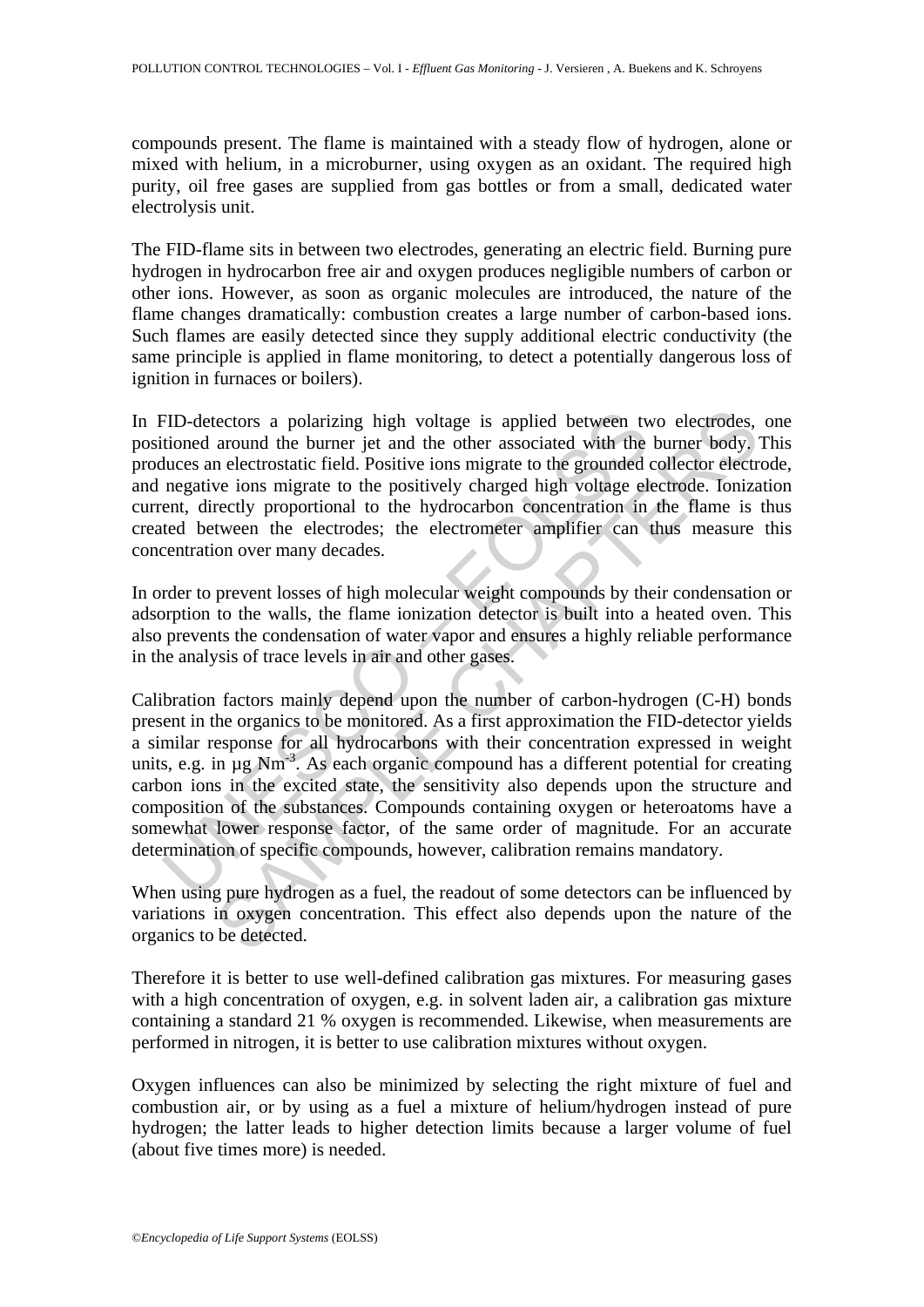- -
- -
- -

## TO ACCESS ALL THE **24 PAGES** OF THIS CHAPTER, Vis[it: http://www.eolss.net/Eolss-sampleAllChapter.aspx](https://www.eolss.net/ebooklib/sc_cart.aspx?File=E4-14-01-03)

#### **Bibliography**

[1] A Users Guide to Measurement Techniques in Gas Detection. Part One. *IET*, September/October, 2001, available from The Council of Gas Detection and Environmental Monitoring (COGDEM) admin@cogdem.org.uk. [Brochure, providing Practical advise for the selection and operation gas detection equipment and techniques]

[2] A Users Guide to Measurement Techniques in Gas Detection. Part Two. *IET*, November/December, 2001, available from The Council of Gas Detection and Environmental Monitoring (COGDEM) admin@cogdem.org.uk. [Brochure, providing Practical advise for the selection and operation gas detection equipment and techniques]

[3] Encyclopædia Britannica 2001, DELUXE Edition CD-rom, International Standard Book Number 0- 85229-771-8, 1994-2001 Britannica.com Inc., "Spectrochemical Emission Analysis" [Reputed encyclopedia, providing an excellent introduction to the physics of Spectrochemical Emission Analysis]

variano tion in the Council of Gas Detection and Environmental Rotation<br>
n@cogdem.org.uk. [Brochure, providing Practical advise for the selectition equipment and techniques]<br>
Users Guide to Measurement Techniques in Gas De be non- nie Countri of oas Detection and miximumental Monitoring (COODE<br>
enomog.uk. [Brochure, providing Practical advise for the selection and operation<br>
inpment and techniques]<br>
Equide to Measurement Techniques in Gas De [4] Greenham, L. (2001), Crowdon Detection Instruments, *IET*, November/December 2001, available from The Council of Gas Detection and Environmental Monitoring (COGDEM) admin@cogdem.org.uk. [Brochure, providing Practical advise for the selection and operation gas detection equipment and techniques]

[5] http://en2.wikipedia.org/wiki/Atomic\_absorption\_spectroscopy. [From Wikipedia, the free encyclopedia, a brief contribution on this technique for determining the concentration of an element within a sample].

[6] http://en2.wikipedia.org/wiki/Color [From Wikipedia, the free encyclopedia, treatment of the physics, vision, perception, reproduction and models of color].

 [7] http://en2.wikipedia.org/wiki/Ion. [From Wikipedia, the free encyclopedia, a brief article on the basics of chemical ions].

#### **Biographical Sketches**

**Johan Versieren** has studied Agricultural Engineering at the University Ghent (1982) and performed additional studies and a specialization on environment, 1987 – 1989, at the Institute "Universitaire Instelling", Antwerpen. He has been responsible, during the last 13 years, for the air monitoring section of the laboratory SGS-Ecocare Belgium. He Started in 1998 his own Environmental Laboratory specialized in air pollution monitoring, as well as emissions and immissions.

Since 1990 he is licensed in Vlaanderen for Environmental Impact Assessments (sections air, water and soil). He is also licensed for Environmental Coordinator.

**Alfons Buekens** was born in Aalst, Belgium; he obtained his M.Sc. (1964) and his Ph.D (1967) at Ghent University (RUG) and received the K.V.I.V.-Award (1965), the Robert De Keyser Award (Belgian Shell Co., 1968), the Körber Foundation Award (1988) and the Coca Cola Foundation Award (1989). Dr. Buekens was full professor at the Vrije Universiteit Brussel (VUB), since 2002 emeritus. He lectured in Ankara, Cochabamba, Delft, Essen, Sofia, Surabaya, and was in 2002 and 2003 Invited Professor at the Tohoku University of Sendai.

Since 1976 he acted as an Environmental Consultant for the European Union, for UNIDO and WHO and